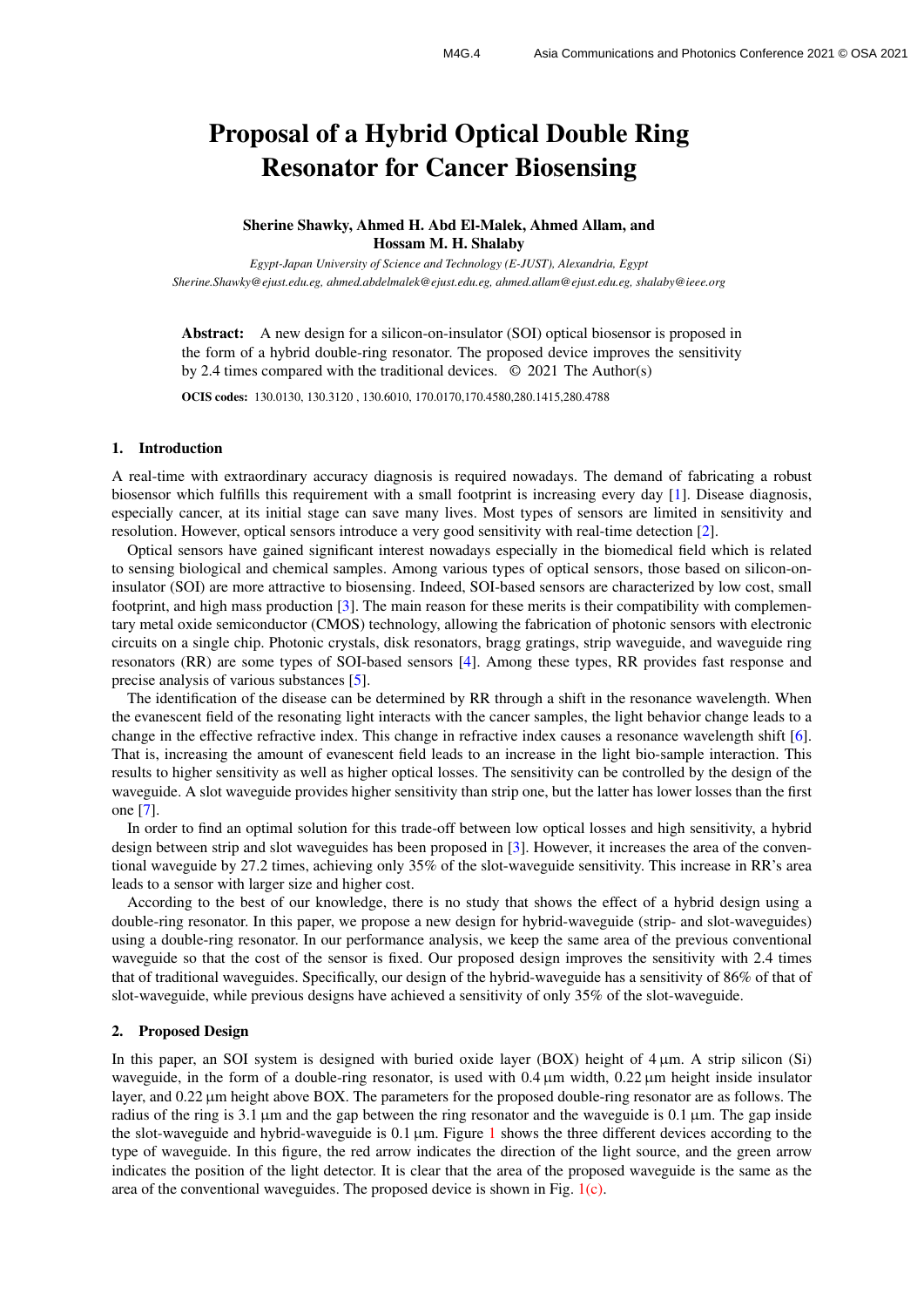<span id="page-1-0"></span>

Fig. 1: Schematics of different double-ring resonators based on waveguide types: (a) Strip-waveguide. (b) Slot-waveguide. (c) Hybrid-waveguide, consisting of both slot- and strip-waveguides.

#### 3. Performance Analysis

The sensitivity *S* of the shown designs can be calculated from [\[7\]](#page-2-6):

<span id="page-1-1"></span>
$$
S = S_{wg}S_{rr} = \frac{\Delta n_{\text{eff}}}{\Delta n_{\text{clad}}}\frac{\Delta\lambda}{\Delta n_{\text{eff}}} = \frac{\Delta\lambda}{\Delta n_{\text{clad}}},\tag{1}
$$

where *Swg* is the waveguide sensitivity, *Srr* is the sensitivity of ring resonator, ∆*n*eff and ∆*n*clad are the changes in the effective and cladding refractive indices, respectively, and  $\Delta\lambda$  is the resonance wavelength shift. This change in the resonance wavelength occurs due to the presence of a cancerous cell in contact with the sensing area of the biosensor, leading to a change in the effective refractive index. Each type of cancer disease has a certain refractive index as listed in Table. [1.](#page-1-2)

Table 1: Refractive Index (RI) of Biosamples [\[4\]](#page-2-3).

<span id="page-1-2"></span>

| Name of Biocell Disease |                 | RI | Name of Biocell Disease |                      | RI      |
|-------------------------|-----------------|----|-------------------------|----------------------|---------|
| Normal                  |                 |    | $1.350$   PC-12         | <b>Brain Cancer</b>  | $1.395$ |
| Jurkat                  | Leukemia        |    | $1.390$   MDA-MB-231    | <b>Breast Cancer</b> | 1.399   |
| <b>HeLa</b>             | Cervical Cancer |    | $1.392 \perp MCF-7$     | <b>Breast Cancer</b> | 1.401   |

To estimate the performance of the proposed design, the optical quality factor *Q* is determined from [\[7\]](#page-2-6):

$$
Q = \frac{\lambda_{res}}{\text{FWHM}},\tag{2}
$$

where λ*res* is the resonance wavelength and FWHM is the full wave half maximum. In addition, the intrinsic limit of detection *iLOD* is found from [\[7\]](#page-2-6):

$$
iLOD = \frac{\text{FWHM}}{S}.\tag{3}
$$

#### 4. Results and Discussion

Figure [2](#page-2-7) shows the output transmission of the three designs representing the different types of waveguide with a zoom curve for each one to clearly notice the shift in resonance wavelength. This shift in resonance wavelength is caused by the change in refractive index due to the presence of cancerous cell.

Table [2](#page-2-8) is a comparison between the three designs by evaluation some performance measures, such as sensitivity, quality factor, *iLOD* and FWHM. It is clear that the proposed design has a very good FWHM of 1.8 nm versus 1.4 and 3.7 nm for strip and slot waveguides, respectively. Also, it has the minimum *iLOD* of 0.035, while that of strip- and slot-waveguides are 0.05 and 0.06, respectively. In addition, the proposed hybrid-waveguide introduces a very good sensitivity and quality factor placed between the strip and slot waveguides. Indeed, it has a sensitivity of 50.6 nm which represents 0.85 of that of slot-waveguide and a Q-factor of 864.5 which represents 0.8 of the strip-waveguide Q-factor.

This means that we introduce a new design for a hybrid-waveguide which is a compromise solution between strip and slot waveguides in order to achieve better performance. The strip waveguide has a higher *Q* but with a low sensitivity. On the other hand, the slot waveguide provides much better sensitivity but with a poor *Q*. Our proposed system can provide a very good sensitivity side by side with a very good *Q*.